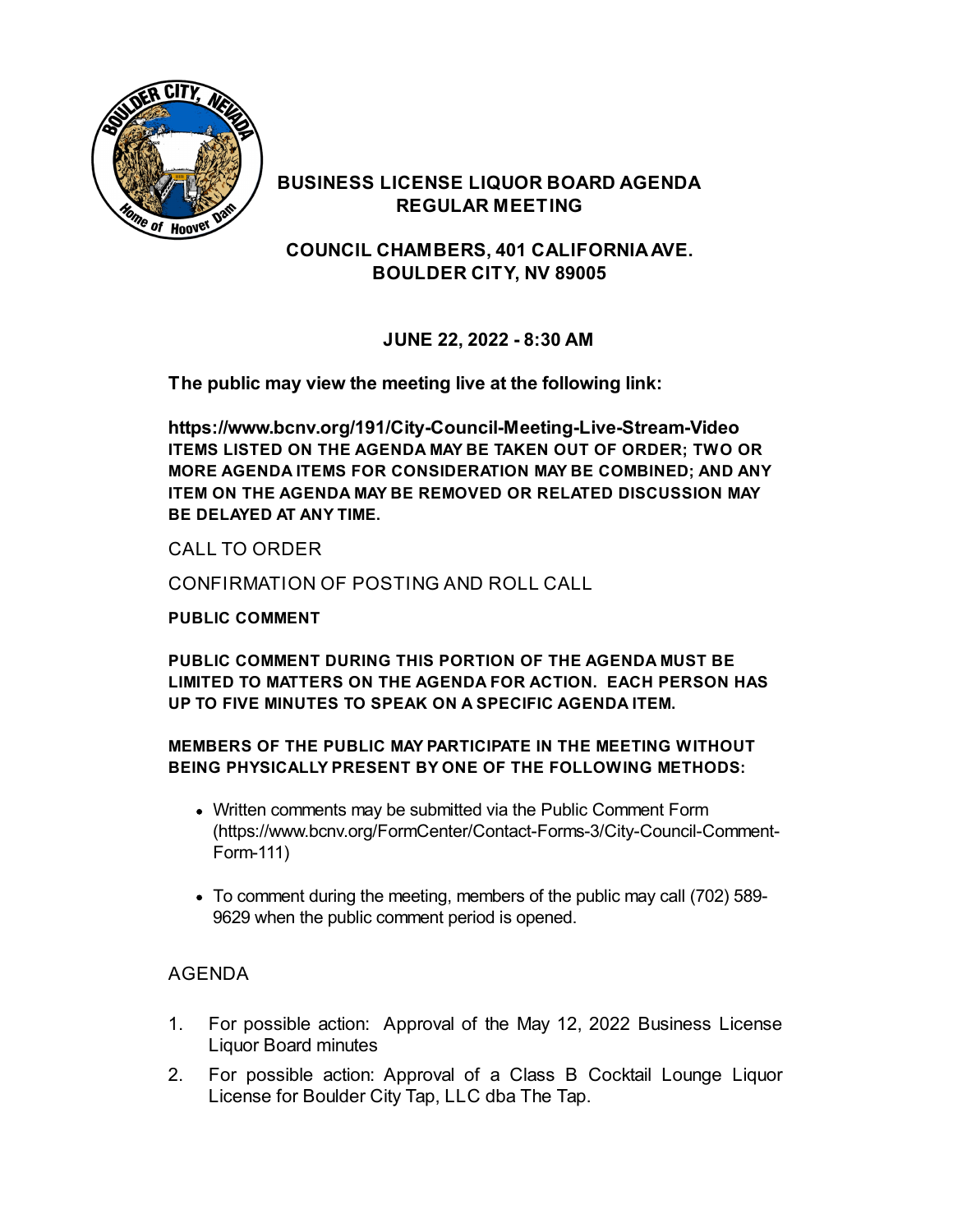#### 3. Public Comment

*Each person has up to five minutes to speak at the discretion of the Mayor/Chair. Comments made during the Public Comment period of the agenda may be on any subject. All remarks shall be addressed to the City Council/Board as a whole, not to any individual member of the Council/Board, of the audience, or of the City staff. There shall be no personal attacks against the Chair, members of the Business License Liquor Board the City staff, or any other individual. No person, other than members of the Business License Liquor Board and the person who has the floor, shall be permitted to enter into any discussion, either directly or through a member of the Business License Liquor Board without the permission of the Chair or Presiding* Officer. No action may be taken on a matter raised under this item of the agenda until the matter *itself has been specifically included on an agenda as an item upon which action will be taken.*

Supporting material is on file and available for public inspection at the City Clerk's Office, 401 California Avenue, Boulder City, Nevada 89005 and the Boulder City website at [www.bcnv.org](http://www.bcnv.org), as per NRS 241. To request supporting material, please contact the City Clerk Tami McKay at (702) 293-9208 or [cityclerk@bcnv.org](mailto:cityclerk@bcnv.org).

Notice to persons with disabilities: Members of the public who are disabled and require special assistance or accommodations at the meeting are requested to notify the City Clerk by telephoning (702) 293-9208 at least seventy-two hours in advance of the meeting.

This notice and agenda has been posted on or before 9 a.m. on the third working day before the meeting at the following locations:

Boulder City Hall, 401 California Avenue [www.bcnv.org](http://www.bcnv.org) <https://notice.nv.gov/>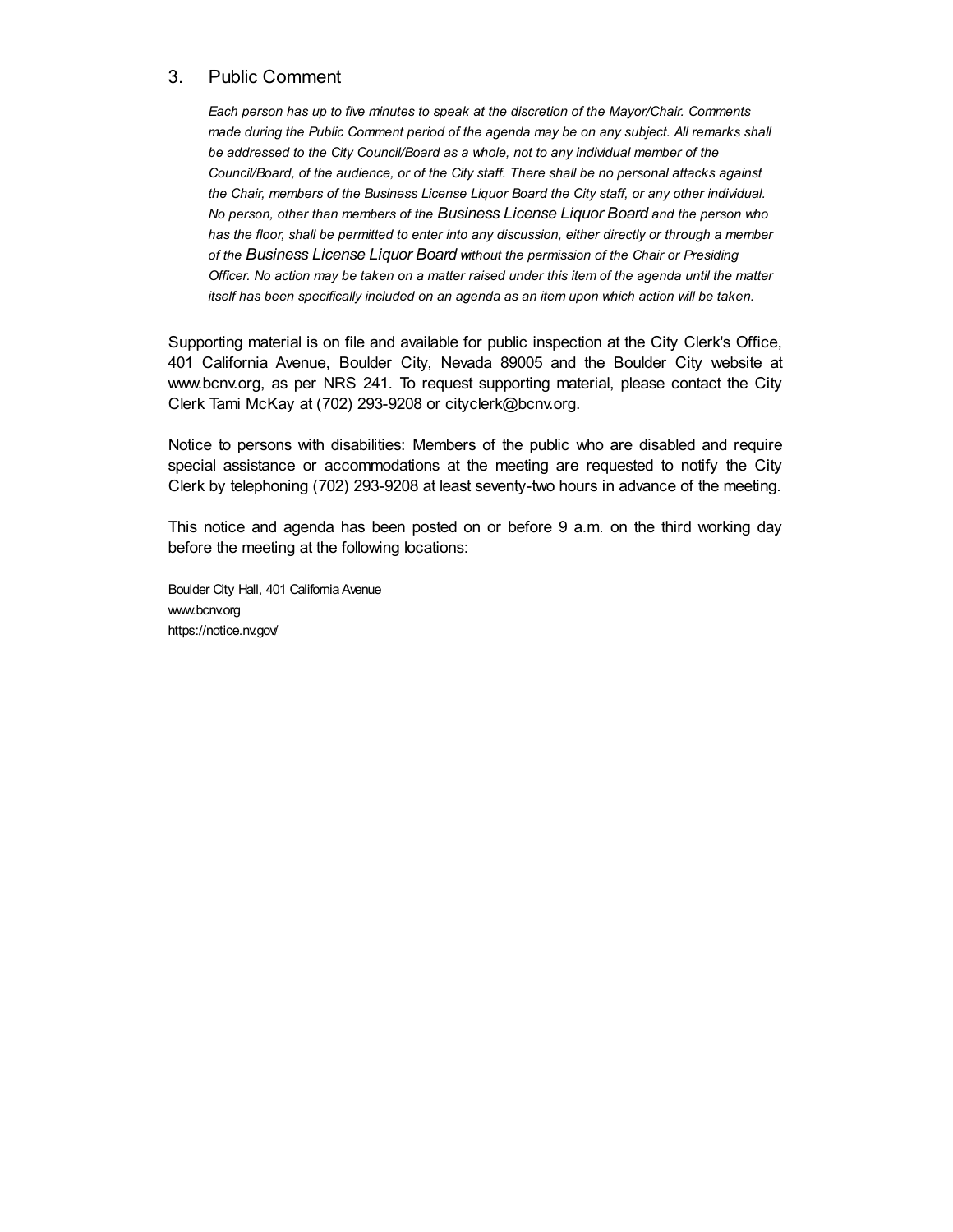#### **Draft Minutes**

## **SUBJECT:**

For possible action: Approval of the May 12, 2022 Business License Liquor Board minutes

### **ADDITIONAL INFORMATION:**

#### **ATTACHMENTS:**

Description **Type** 

D DRAFT Minutes 05-12-22 Cover Memo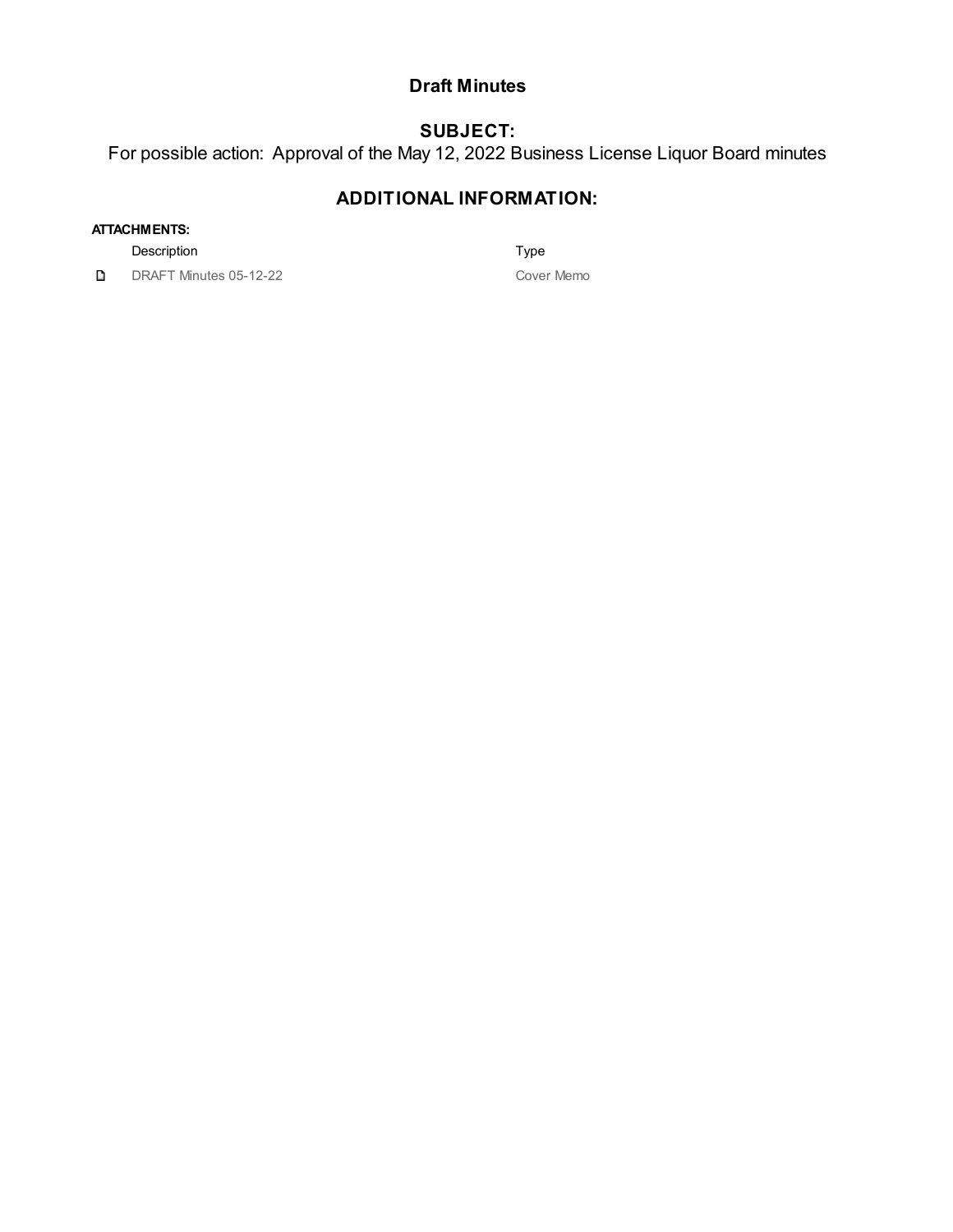

#### **BUSINESS LICENSE LIQUOR BOARD MEETING MINUTES**

#### **COUNCIL CHAMBER, 401 CALIFORNIA AVENUE BOULDER CITY, NEVADA 89005**

### **Thursday, May 12, 2022**

### CALL TO ORDER

The meeting of the Boulder City License Board was called to order at 11:30 a.m., Thursday, May 12, 2022, in the Council Chamber, City Hall.

Present: City Manager Taylour Tedder City Attorney Brittany Walker City Clerk Tami McKay

Absent: None

Also present: Utility Billing Supervisor Brady Prestwich

#### **PUBLIC COMMENT**

No comments were offered and the public comment portion was closed.

1. For possible action: Approval of the April 19, 2022 Business License Liquor Board Meeting Minutes:

**Motion:** Approve the minutes of the April 19, 2022 Business License Liquor Board meeting

**Moved by:** City Clerk McKay **Seconded by:** City Attorney Walker

**AYE:** City Attorney Brittany Walker, City Clerk Tami McKay, City Manager Taylour Tedder (3)

**NAY:** None (0)

**Absent:** None (0)

Motion Passed.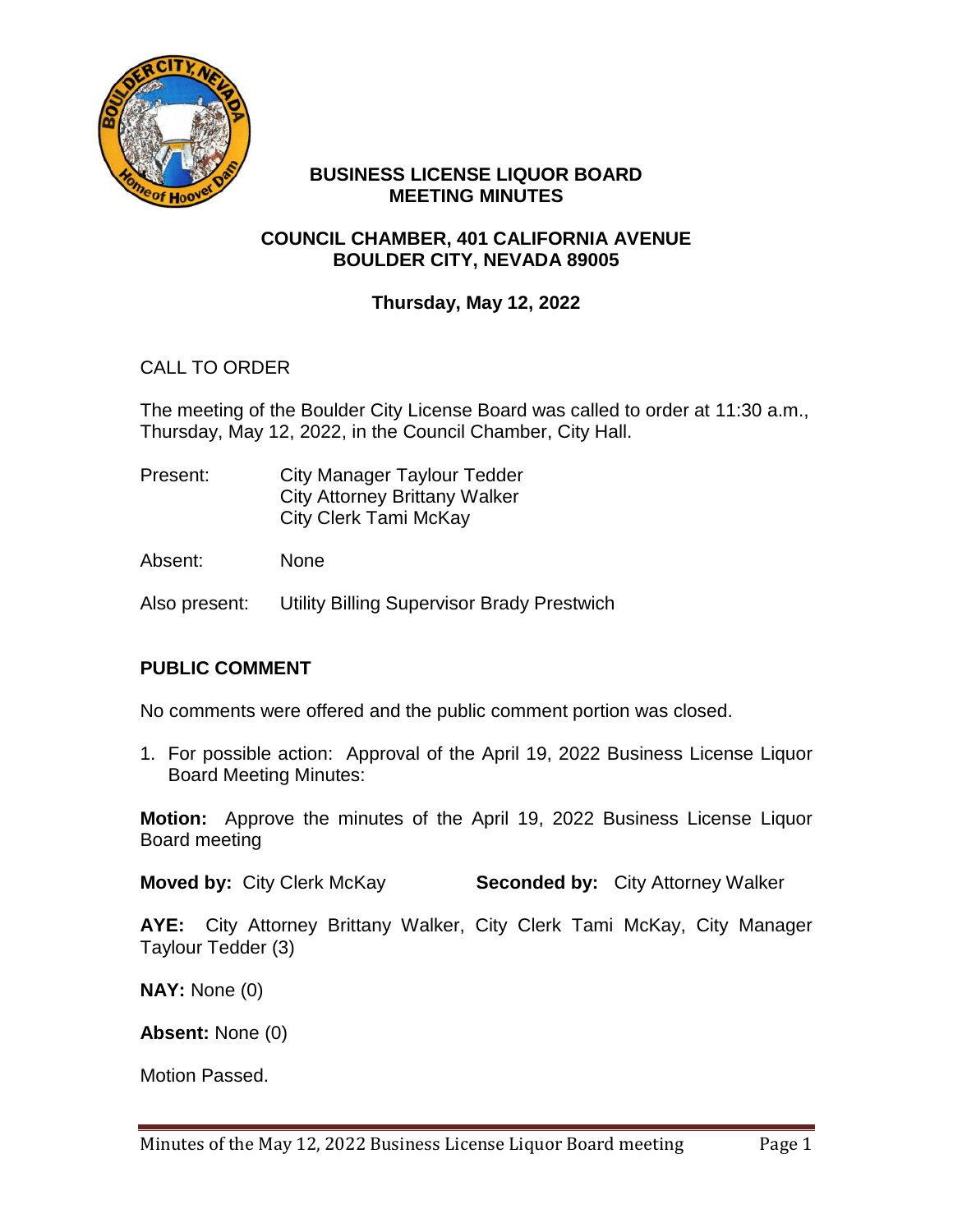2. For possible action: Approval of a Class G Special Event Liquor License for Divine Events on behalf of the Heart of the Community Gala benefitting the Boulder City Hospital Foundation

A staff report had been submitted by Utility Billing Supervisor Brady Prestwich and included in the May 12, 2022 Business License Liquor Board packet.

Utility Billing Supervisor Prestwich provided a brief overview of the staff report noting the Heart of the Community Gala was an annual event, but it had been postponed the last couple of years due to COVID. He said the event would take place on May 21, 2022 at the Boulder Creek Pavilion. He said the event raises funds for the Boulder City Hospital and organized by Divine Event of Las Vegas. He stated the Class G Liquor License was required for the sale of alcoholic beverages to be served with dinner. He noted the applicant submitted a satisfactory application, met the requirements of City Code 4-2 and was in good standing.

**Motion:** Approve Class G Special Event Liquor License for Divine Events on behalf of the Heart of the Community Gala benefiting the Boulder City Hospital **Foundation** 

**Moved by:** City Clerk McKay **Seconded by:** City Attorney Walker

**AYE:** City Attorney Brittany Walker, City Clerk Tami McKay, City Manager Taylour Tedder (3)

**NAY:** None (0)

**Absent:** None (0)

Motion Passed.

3. Public Comment

No comments offered.

There being no further business to come before the License Board, City Manager Tedder adjourned the meeting at 11:36 a.m.

Tami McKay, City Clerk

MINUTES APPROVED: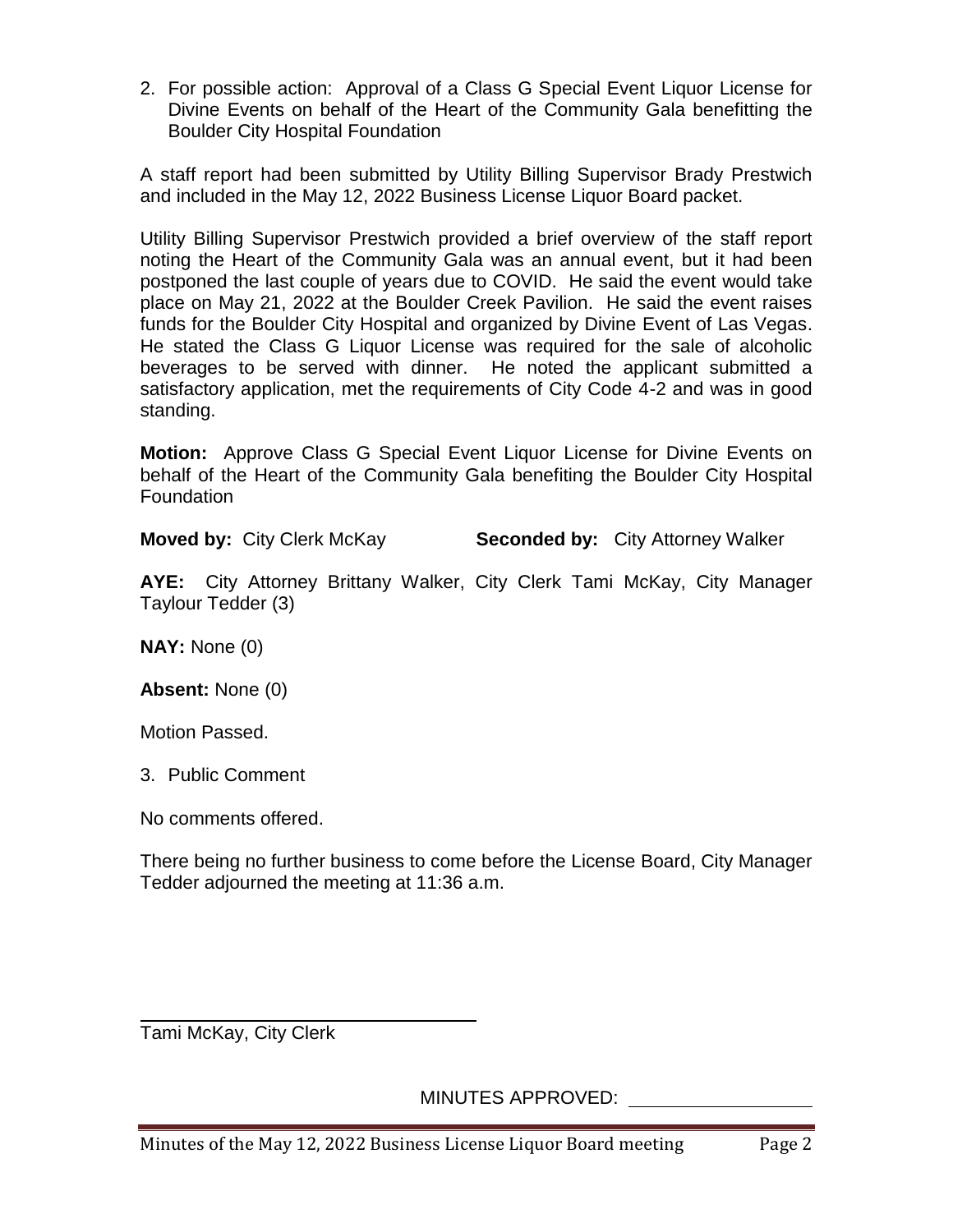#### **Boulder City Tap Cocktail Lounge**

## **SUBJECT:**

For possible action: Approval of a Class B Cocktail Lounge Liquor License for Boulder City Tap, LLC dba The Tap.

#### **ADDITIONAL INFORMATION:**

#### **ATTACHMENTS:**

Description Type

D.

The Tap Cover Memo